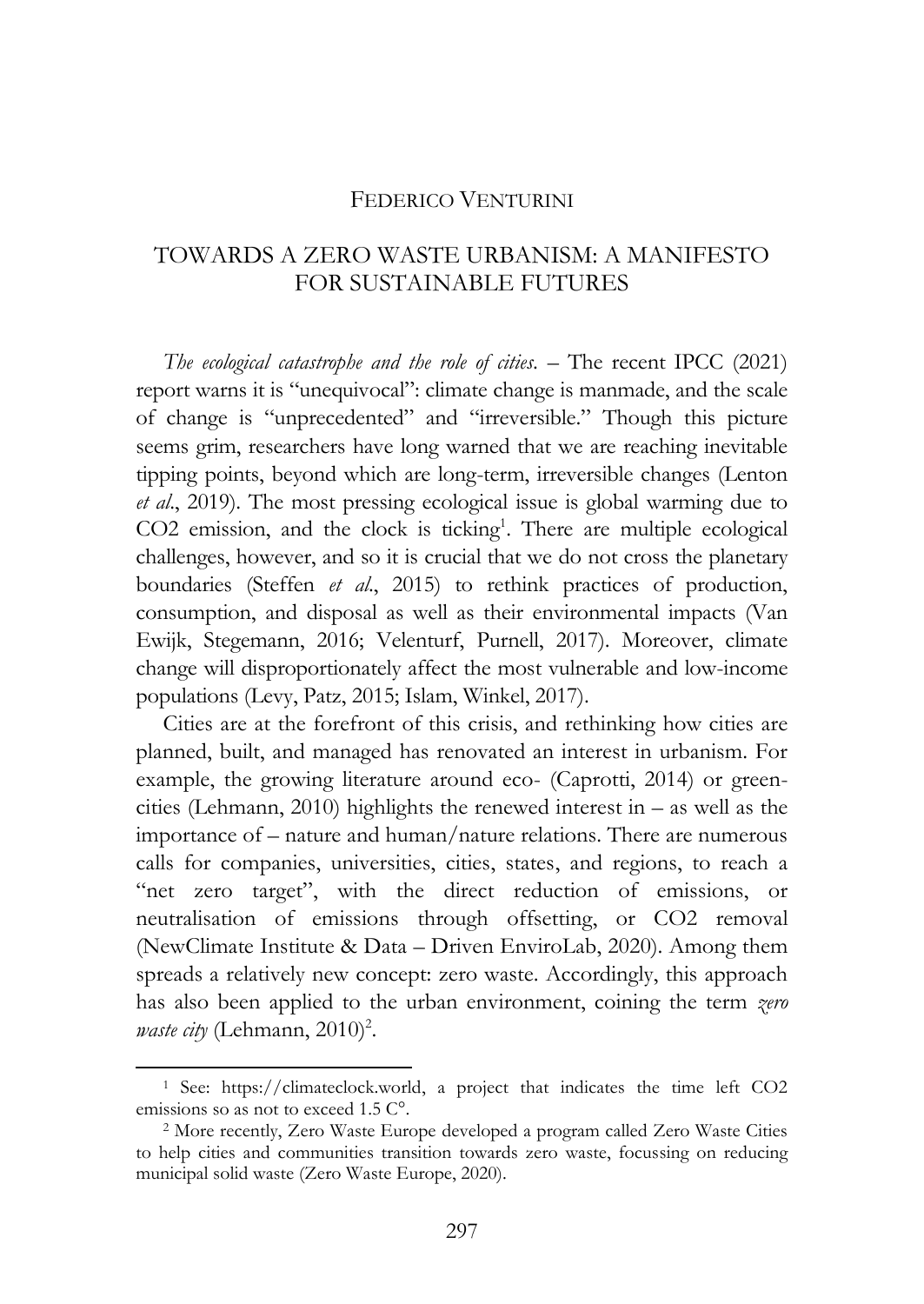This article seeks to highlight the strengths and limitations of zero waste cities in order to discuss and develop a zero waste urbanism. The proposal of zero waste urbanism is intended not as a mere analytical tool, but as a unifying framework to analyse the current crisis and to generate answers. This work is both a contribution to the discussion of our current socio-ecological crisis and a call for meaningful action in response to it.

*The centrality of cities*. – Within the picture of an ecological catastrophe, the recent report *Empowering Cities for a Net Zero Future: Unlocking resilient, smart, sustainable urban energy systems* (International Energy Agency, 2021) summarises the role of cities:

Cities account for more than 50% of the global population, 80% of global GDP, two-thirds of global energy consumption and more than 70% of annual global carbon emissions. These factors are expected to grow significantly in the coming decades: it is anticipated that by 2050 more than 70% of the world's population will live in cities, resulting in massive growth in demand for urban energy infrastructure (p. 3).

Cities are where the majority of the world's population lives, where the majority of energy is consumed, and where the majority of pollution is produced. This trend will continue in years to come. This alone makes cities central in any discussion of our current socio-ecological crises.

The urban environment represents, simultaneously, problems and their possible solutions. Cities are the locus where energy and material consumption as well as waste and by-product production are incredible high, and cities are best positioned to make finding solutions possible (Fertner, Große, 2016). Indeed, the only way our densely populated world can dramatically reduce waste and consumption, share resources, stop sprawl and save energy is to rely on city living, because cities – reimagined – can greatly reduce our ecological footprint. To stay within the planetary boundary in a world of finite resources is a quest, however, that requires efficiency as well as a sharp decline of total resource and energy consumption (*ibidem*).

The challenge ahead is not only that we avoid ecological catastrophe; we must also fight for a more just and inclusive world. What we are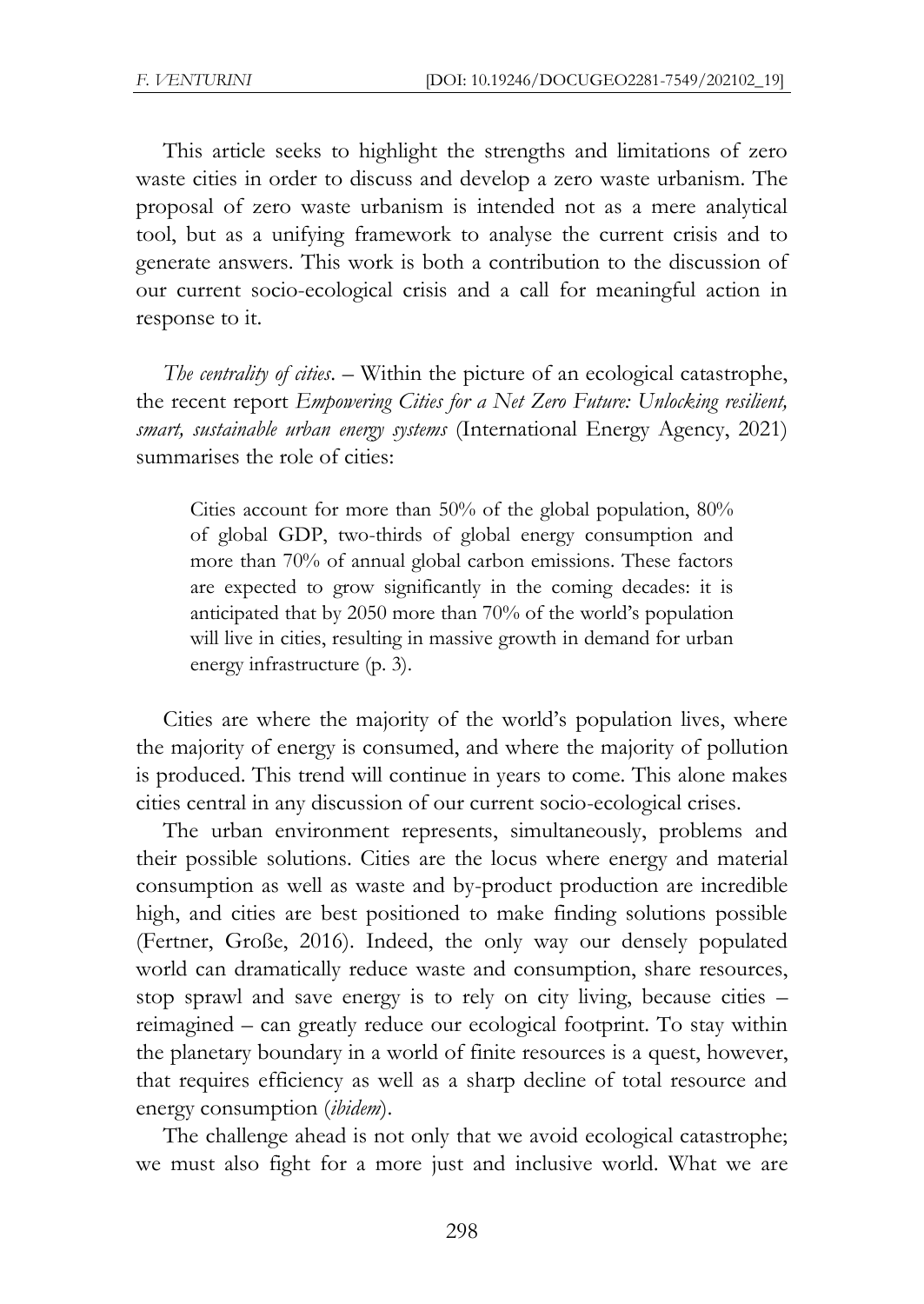witnessing is widespread social crisis built upon economic inequality, as the reports from Oxfam periodically reminds us, and based on unequal access to resources, on gender/racial/class discriminations, on widespread conflicts, on the Global North-South divide, and on and on. Under this lens, it becomes clear that cities are not only an arena for intense social and ecological conflicts, they are also the frontier of capital reproduction, where inequalities continue to grow (Harvey, 1985, 2012).

International bodies know the importance of cities. It was within the United Nations Conference that a *Manifesto for Cities: The Urban Future We Want* was developed in 2012. It clearly states that, «Cities are the world's greatest assets for pursuing sustainable development. How we plan, build and manage our cities today will determine our future» (World Urban Campaign, 2012, p. 3).

Since then, a lot has been said and written about cities. The recent *World Cities Report 2020 The Value of Sustainable Urbanization* (UN-Habitat, 2020) stresses that one-third of all urban residents are poor and poverty increases with the increasing pace of urbanization, resulting in a greater concentration of poverty in urban areas, and it concludes (again) that: «The particular ways cities are planned, designed and built says much about what is valued there, and planning processes can either help or hinder development of opportunities for all» (*ibidem*, p. 106). Unfortunately, despite this growing interest, cities and the crises they can address are not getting any better.

International bodies know the importance of cities, and they also seem to agree on the importance of fighting inequalities. Positions like the following are getting more common:

Harnessing the social value of urbanization entails promoting gender equality and ensuring that the right to the city is secured for all, particularly vulnerable and marginalized groups. It also requires guaranteeing equal opportunities and access to urban resources, services and goods while fostering effective citizen participation in local policies with responsibility, enabling governments to ensure just distribution of resources and acknowledging cultural diversity as a source of social enrichment. (*ibidem*, p. 177)

Unfortunately, again, despite this shared acknowledgment, there is not much action.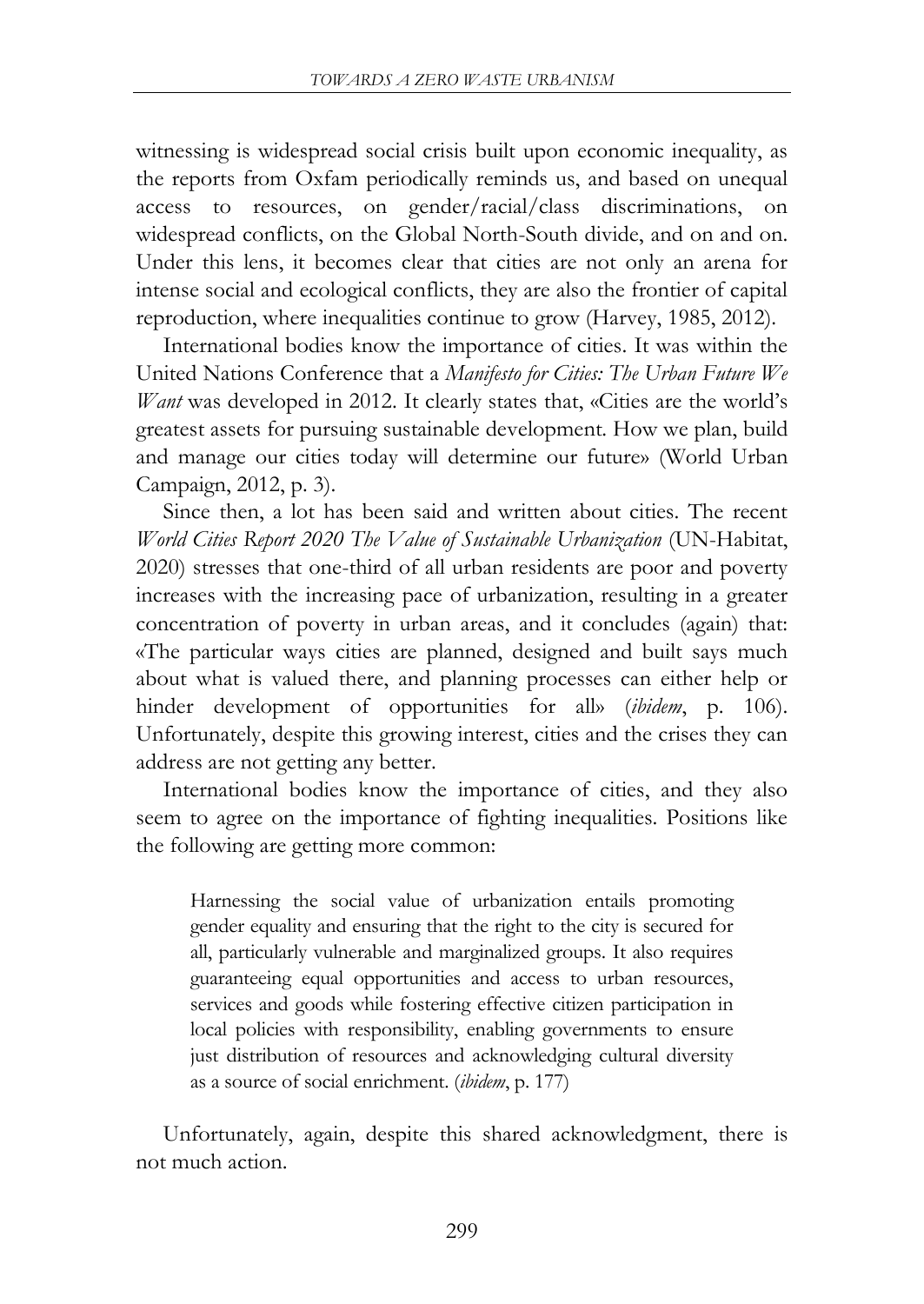*Waste and Zero Waste*. – The literature on waste is growing (Moore, 2012). In nature, interactions happen in closed loops. There is no burning or dumping of waste. For human societies, waste is mainly an urban problem, and, historically, solid waste management started with cities (Buck 2020). While waste is a major contribution to pollution and CO2 increment (Steffen *et al*., 2015; IPCC, 2021), the worldwide trend of increasing waste production does not seem to stop, and we continue assisting it (Kaza *et al*. 2018).

Whereas Moore (2012) contends that multiple views of waste exist depending on methodological, epistemological, and ontological different positions, Reno (2018) convincingly argues that waste matters from three different (and potentially complementary) perspectives: ecological, utilitarian, and moral-political.

To tackle the production of waste, Paul Palmer introduced the term *zero waste* in the early 1970s. Looking back, it can be considered problematic «because it implies a condition applied to waste» (Palmer, 2009). Regardless, Zero Waste is often framed from an engineering perspective (Khan, Islam, 2012), and over the years – particularly since the early 1990s – the term has evolved to encompass more, and zero waste experiences are growing in all the continents (Zaman, 2015). Liss, a leading advocate of zero waste, rightly points out that «Zero Waste is a Policy, a Path, a Direction, a Target; it's a Process, a way of thinking, a Vision» (1997). Working towards a circular system, zero waste aims to build a society that minimises waste production in all stages of a product's life or a service (Venturini, 2021). Moreover, it proposes a different waste hierarchy (Simon, 2019), one in which burning waste is unacceptable, one that favours refuse/rethink/redesign, reduce and reuse. Preventing and recovering waste avoids emissions in all other sectors of production and thus the zero waste approach benefits go well beyond the management of product in the last part of their life.

Although zero waste is mainly applied in waste management (Zaman, 2015), it can be an approach to, it can be applied to, multiple fields, such as construction and demolition (Elgizawy, El-Haggar, Nassar, 2016), industrial manufacturing (Curran, Williams, 2012; Singh, Ramakrishna, Gupta, 2017), fashion design (Rissanen, McQuillan, 2016) and events (Hottle *et al*., 2015). Recent attempts have even centred on applying zero waste to educational processes (Venturini, 2021).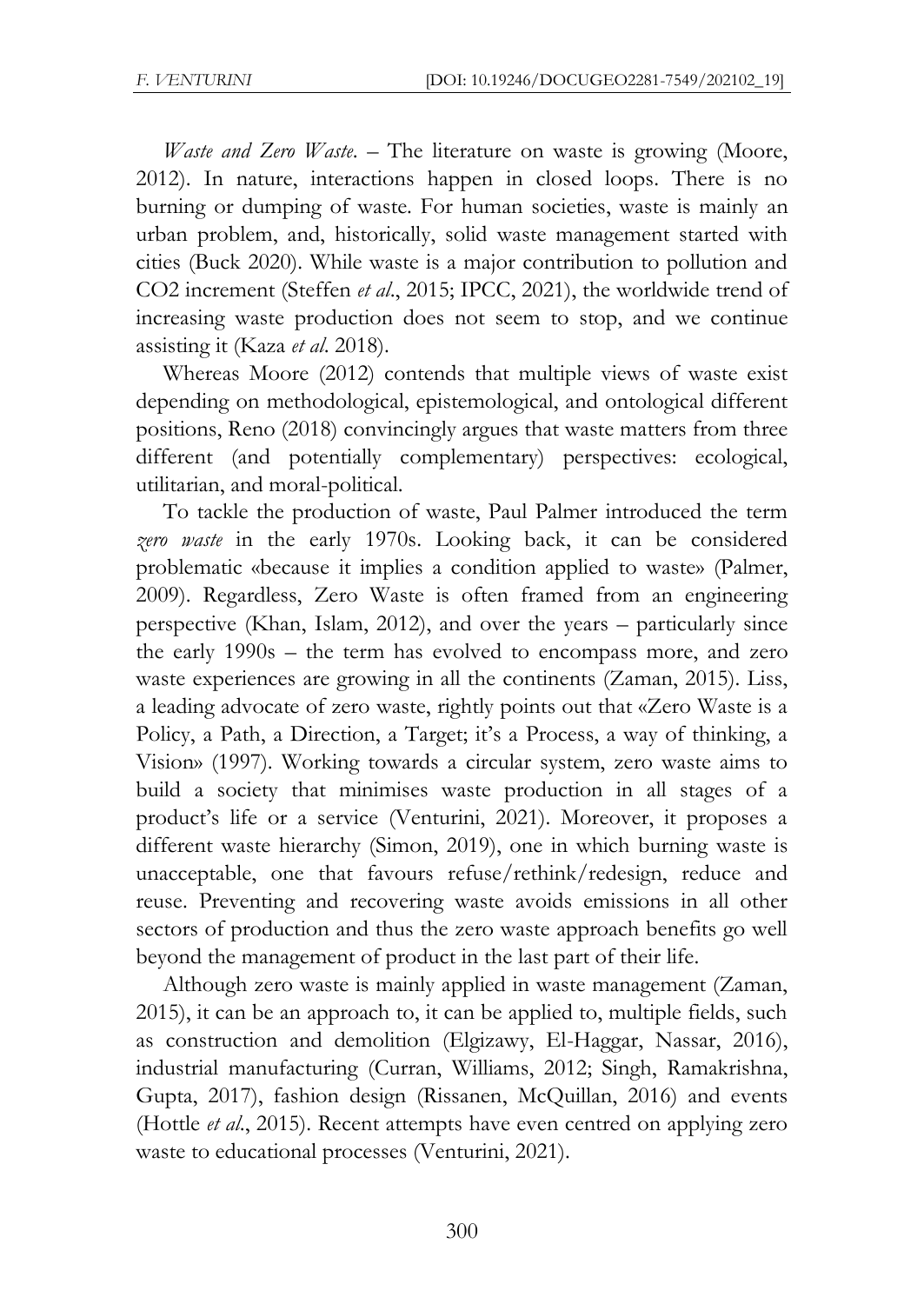Pietzsch *et al*. (2017) highlight that while the success of zero waste implementation depends on political, cultural/behavioral, economic, technological variables (applied at different levels), it proposes benefits for the community, for the environment and for industry.

To collectively find and implement shared solutions, a participatory governance with all stakeholder engagement is fundamental (Velenturf, Purnell, 2017). There are growing examples of community-based waste management systems (Petts, 1995; Mongkolnchaiarunya, 2005). Different stakeholders are to be involved (Velenturf, Purnell, 2017; Zaman, 2017): all the different actors along the waste chain (from designers, manufacturers, consumers, and waste processers), the universities, politicians and third sector associations.

Zaman (2017) proposes a three-stage planning approach for achievement of Zero Waste:

- 1. preliminary assessments, to identify key issues, indexes, strong aspects;
- 2. implementation of strategic elements, based on localities;
- 3. and post-evaluation, monitoring and assessment;

with three strategic axes to be addressed concurrently: «(i) sustainable production through a cradle-to-cradle design and product stewardship; (ii) collaborative and responsible consumption of natural resources; and (iii) zero waste management through conservation of resources» (*ibidem*, p. 1).

Zero waste is growing despite a number of cultural, market, regulatory and technological barriers (Bartl, 2011; Kirchherr *et al*., 2017). Bartl (2014) argues that any attempt to prevent waste generation is at odds with the current economic system, where economic growth is often coupled with waste production. Indeed, for the final goal of a "zero waste humanity" we should go beyond technological or economical perspectives and open ethical and political questions. Zwier *et al.* (2015) pose a challenge that so far has been neglected: proposing to work towards a zero waste humanity, for a future with «a humanity fully captivated by the logic of scarcity and utility» (p. 49).

*The zero waste city and urban metabolism*. – Ideas for a zero waste city were first introduced in Lehman's *The Principles of Green Urbanism*<sup>3</sup> . There,

<sup>&</sup>lt;sup>3</sup> Despite different research referring to the term zero waste city, few researchers have paid attention from a comprehensive point of view as Lehmann and Zaman.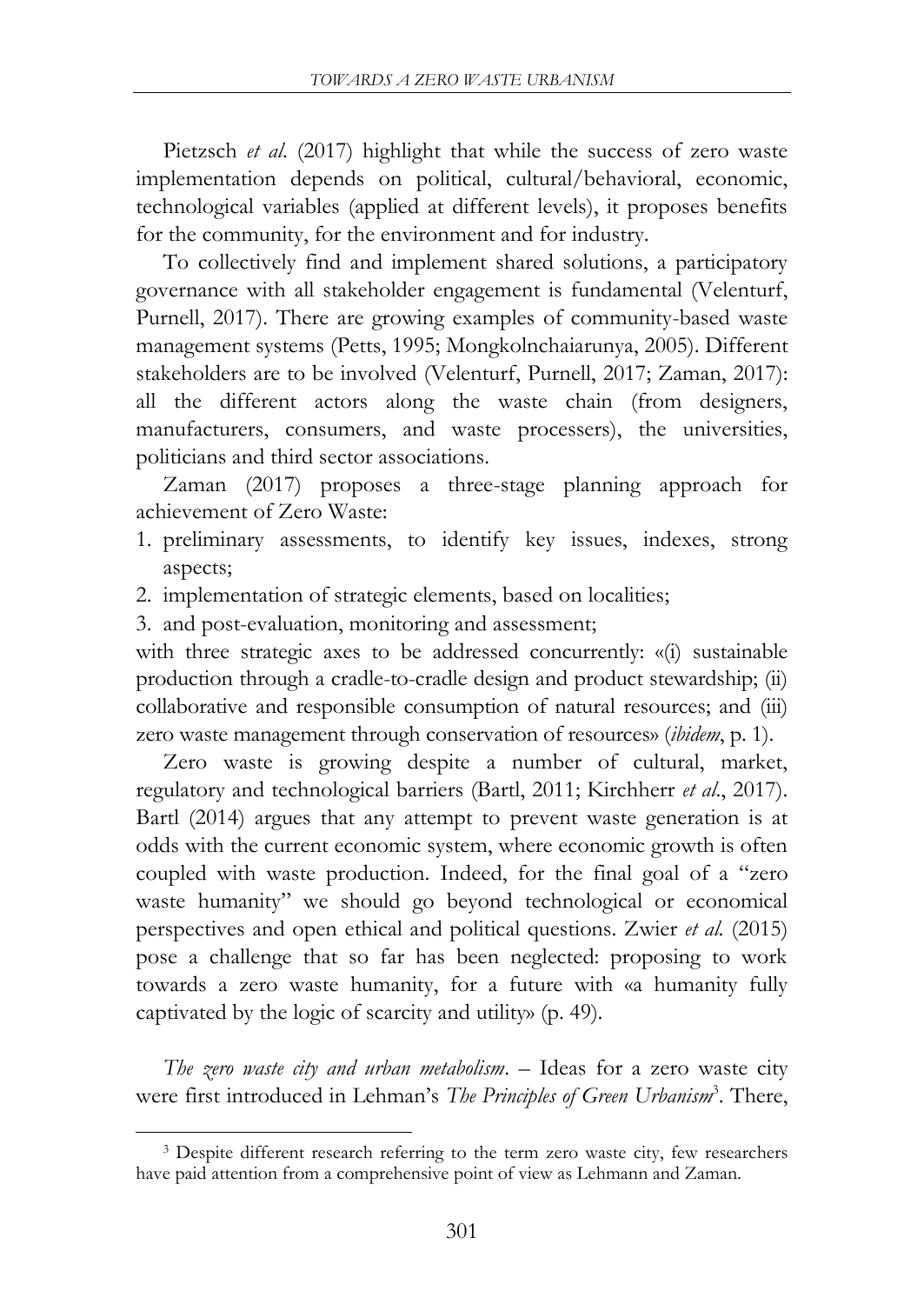Lehman (2010) proposes a framework for sustainable urban development based on a triple-zero: «zero fossil-fuel energy use, zero waste, and zero emissions» (230), and he outlines fifteen principles for a green urbanism<sup>4</sup>. The term is first introduced as principle 3, where a zero waste city is characterised «as a circular, closed-loop eco-system» (p. 232).

The concept of zero waste cities is spreading. The six key drivers of a zero waste city (Zaman, Lehmann, 2013) are awareness, education & research, new infrastructure & system thinking, 100% recycling & recovery, sustainable consumption & behaviour, transformed industrial design, zero depletion legislation & policies.

Lehmann (2012) clarifies the relations between urbanism, green urbanism, and zero waste city:

*Urbanism* is the academic discipline concerned with understanding the spatial organization and dynamics of urban areas [...]. *Green urbanism* is the holistic concept of urban systems that exist and change (grow or shrink) without negatively impacting the ecosystem. [...] The *zero waste city* model takes the concept further, and optimizes all urban material flows in a way that leads to 100% resource recovery, and does away with landfill. (p. 109)

If urbanism is the discipline of reference, consider zero waste city as a development of green urbanism.

Re-using building components and integrating existing buildings (instead of demolition) is a basic principle of any eco-city and ecobuilding project. Lehmann (2012) stresses how the construction sector produces much waste while recycling little, and that building differently would have huge effects on an urban scale. However, it is acknowledged that achieving zero waste would require rethinking physical processes of

<sup>4</sup> The principles are introduced in great length in chapter 2, *The principles Of Green Urbanism - Putting It All Together* and they are: 1. Climate and Context; 2. Renewable Energy for Zero CO2 Emissions; 3. Zero Waste City; 4. Water; 5. Landscape, Gardens and Biodiversity; 6. Sustainable transport and good public space; 7. Local and sustainable materials with less embodied energy; 8. Density and retrofitting of existing district; 9. Green buildings and districts, using passive design principles; 10. Liveability, Healthy Communities and Mixed-Use Programmes; 11. Local food and short supply chains; 12. Cultural heritage, identity and sense of place; 13. Urban governance, leadership and best practice; 14. Education, research and knowledge; 15. Strategies for cities in developing countries.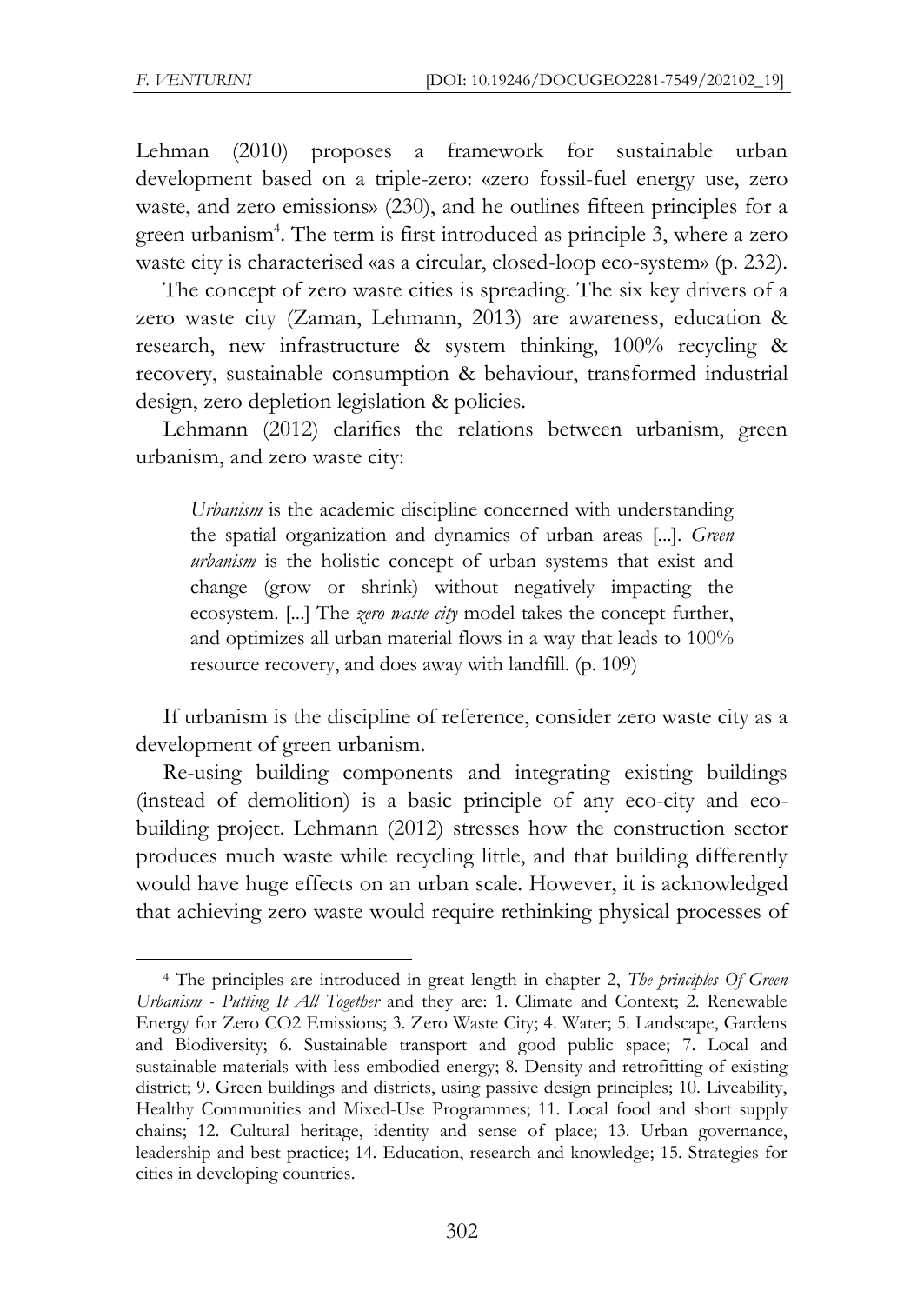construction as well as the guiding principles behind them. Within this framework, the zero waste city is deeply concerned with metabolic flows in the city.

Modern cities are based on a linear mode of production, where high flows of resources (food, energy, goods) are consumed by cities that generate, as outputs, high quantities of waste and pollution (fig. 1). In contrast to this linear system, zero waste cities should have a circular metabolism (fig. 1):

The city of tomorrow must be transformed from an unsustainable linear throughput of materials to a closed-loop circular metabolism, in which materials, energy, water, food, and other resources are fully recovered and continuously circulated for material gains and greenhouse gas reduction. (Lehman, 2012, p. 115).

Fig. 1 *– Linear and circular metabolism*



Source: Girardet (2010, p. 11)

The systemic change hopes to minimise all the outputs from the cities while at the same time switching to renewable energies. It seeks to reduce the request of food, energy, goods (thanks to efficiency, to decreased consumption, and to new lifestyles). It seeks, also, to maintain energy and raw materials in closed loops as much as possible. Closedloop systems would necessitate that a high proportion of the energy and materials consumed are those which come from re-used waste, that fresh water is made from wastewater.

Lackner and Jospe (2017) assert that climate change is a waste management problem: «Carbon dioxide is a waste product; dumping it into the open air is a form of littering» (p. 83). The rise of temperature is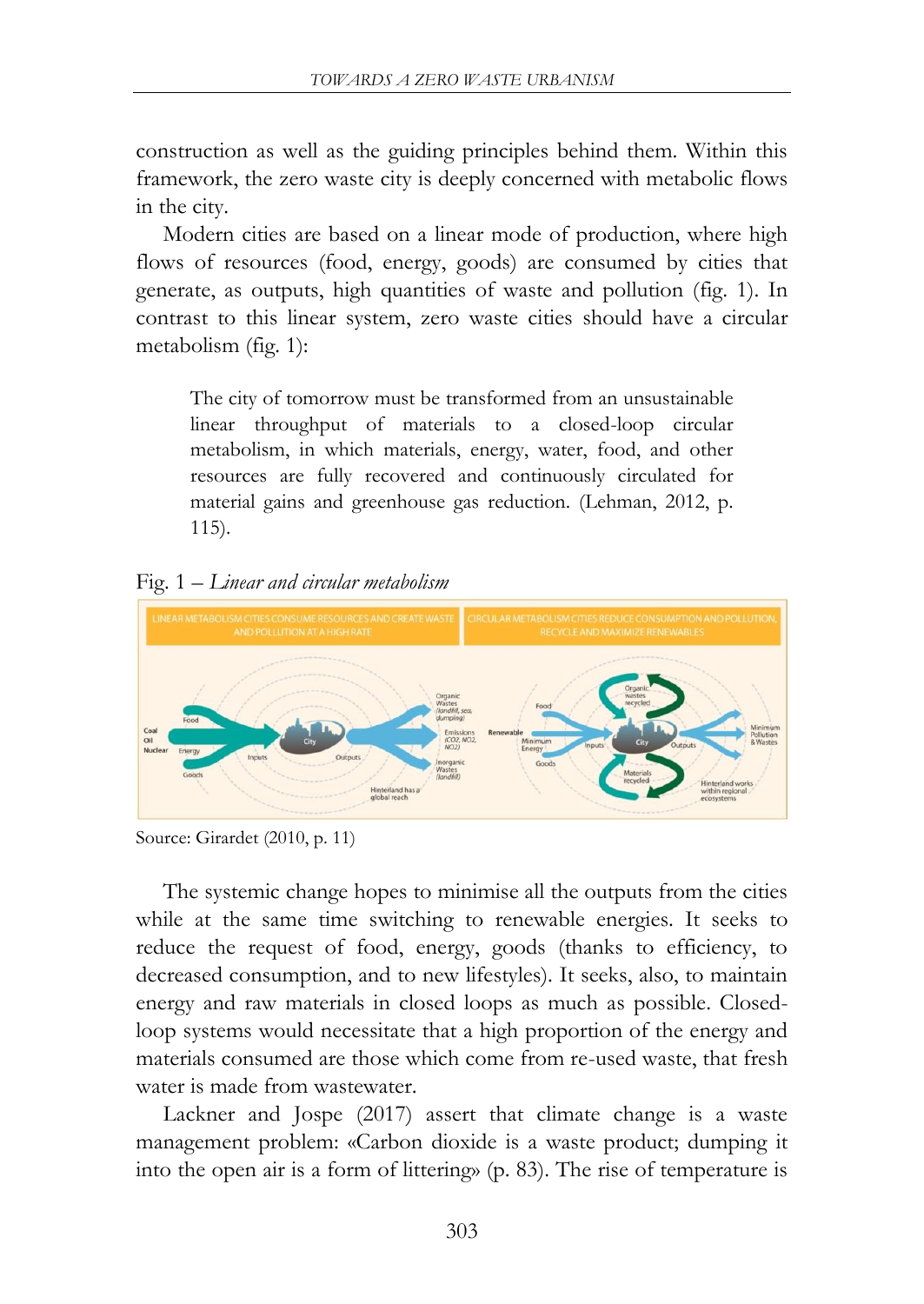caused by the accumulation in the air of carbon dioxide, it follows that key is to drastically cut the emissions. However, Buck (2020) problematises this approach, showing how a technocratic approach to sequester the carbon dioxide produced is limited and the need of coupling scientific approach with renovated social values. Nevertheless, what is important is that we can apply this change of perspective to zero waste, suggesting that zero waste matched with new critical values and can be a new framework. We must focus our efforts on waste avoidance, waste reduction, and behavioural change.

As stressed by Lehman (2012, p. 110), achieving a circular metabolism should be coupled with an effort towards resilience, towards interconnectivity of all systems and networks, and towards finding local solutions that are influenced by climate, context, or site.





Source: Zaman and Lehmann (2011, p. 82)

A zero waste city approach is divided in five interrelated spheres that all must be addressed together and at once. The spheres represent the social, the political, the technical, the economic, and the environmental. The environmental sphere houses all others (fig. 2). The best solutions should be consistent with the concept of applicability, effectiveness,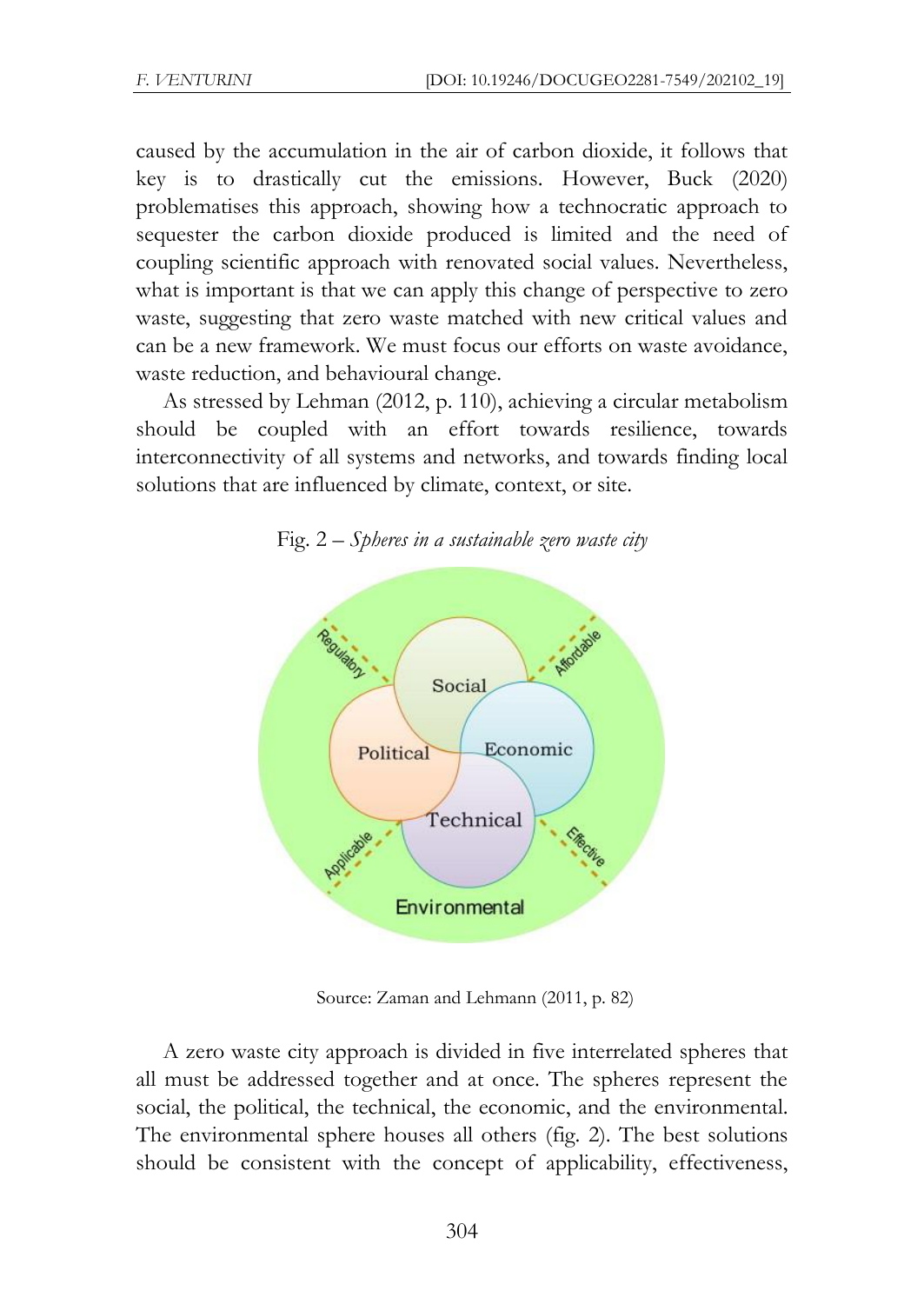affordability, and consistency with regulations, and they must always exist within the framework of environmental sustainability.

*Problematising zero waste and zero waste city*. – The fifteen principles of green urbanism are constructive and grounded ideas, both necessary and effective to reach a sustainable city. However, they are not enough. The zero waste cities approach shows some limitations. Krausz *et al*. (2013) and Premalatha *et al*. (2013) show that cities that adopted a zero waste to landfill goal have failed, and that such policies have not been achieved anywhere. The key problem is that Zero Waste is applied to waste management, and only to the final life of products (similar to issues regarding recycling). Strategies for addressing waste upstream are critically absent, with insufficient downstream measures such as recycling the prevailing norm – reinforced by a consistent preference for technical solutions over fundamental behaviour change (Krausz *et al*., 2013, p. 10). Moreover, despite waste hierarchies having some merit for their ability to reduce landfill waste, they show limits in overall waste reduction due to the lack of power of waste managers and to the shortcomings and difficulties in implementing the priority order (Van Ewijk, Stegemann, 2016).

The references to "zero terms" can be misleading, creating

an impression that a shift from fossil fuels to renewables would foster environment-friendly growth if the present *rate* of increase in energy and material consumption is maintained. A shift to renewables can be helpful only and only if it is accompanied by a drastic cut in energy and material consumption across the world. (Premalatha *et al*., 2013, p. 667)

Only a dire downscaling of production and consumption would allow us to switch to a circular metabolism.

Multiple cases of zero wastes cities exist (Zaman, Lehmann, 2011, 2013) but many have already abandoned their zero waste target (Krausz *et al*., 2013). The case of Masdar City is emblematic. Located near Abu Dhabi in the United Arab Emirates, its construction started in 2006. Masdar City was designed to be the world's first carbon-neutral, zero waste city (Nader, 2009). Unfortunately, it soon moved away from a zero-carbon strategy to a low-carbon one (Griffiths, Sovacool, 2020). When the environmental goals were dropped and the human rights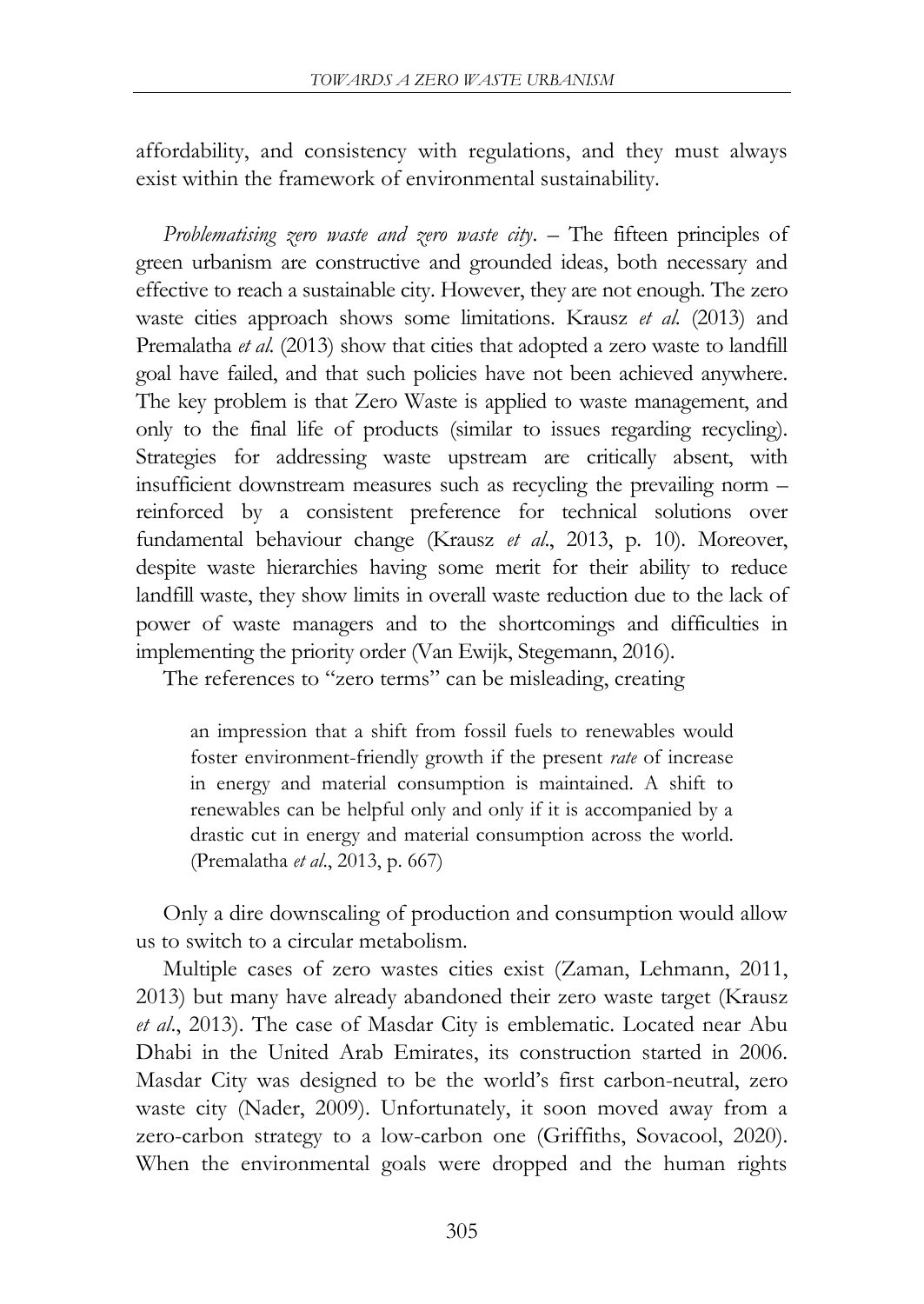violations during the constructions came to light, it then became clear that the main aim of Masdar was economic expansion. Thus, Masdar become another instance of a recent green city failing to address urban inequalities and social injustices (Cugurullo, 2013; Kaika, 2017).

The zero-city tradition has a narrow use of urban metabolism, focussing mainly on flows of materials and energy. Indeed, as Swyngedouw and Heynen (2003) remind us, metabolism has already been used by Marx highlighting:

that labour constitutes the universal premise for human metabolic interaction with nature, the particular social relations through which this metabolism of nature is enacted shape the form this metabolic relation takes. [...] Social relations operate in and through metabolising the "natural" environment and transform both society and nature (p. 905).

From this perspective, cities should be conceived as the interlink of nature, the built environment, and the socio-political relations where we assist to continuous «material flows of commodified nature, labor power, technology, capital investment, and social relations» (Kaika, 2004, p. 10).

While Lehmann (2010) mentions political difficulties as one of the major barriers for a sustainable future, even he fails to develop either a clear critique or a possible way forward. His principles for a green urbanism seem as though they were developed more through the calculations of an architect or the measurements of an urban planner. They are principles that fail to address systemic key issues, such as power dynamics, political organisation, and urban inequalities. It seems that so far, the discourse of zero waste cities has focused on the economic and technical spheres (fig. 2), neglecting the social and political.

The result of these repeated oversights seems to have poisoned the idea of zero waste cities, plaguing it with a common issue:

The emerging emphasis on eco-cities, resilient cities, smart cities, zero carbon cities and other ecologically inflected types of urban form has emerged out of attempts to rework both the environmental and socio-technical characteristics of capitalist urbanisation. (Gandy, 2015, p. 152)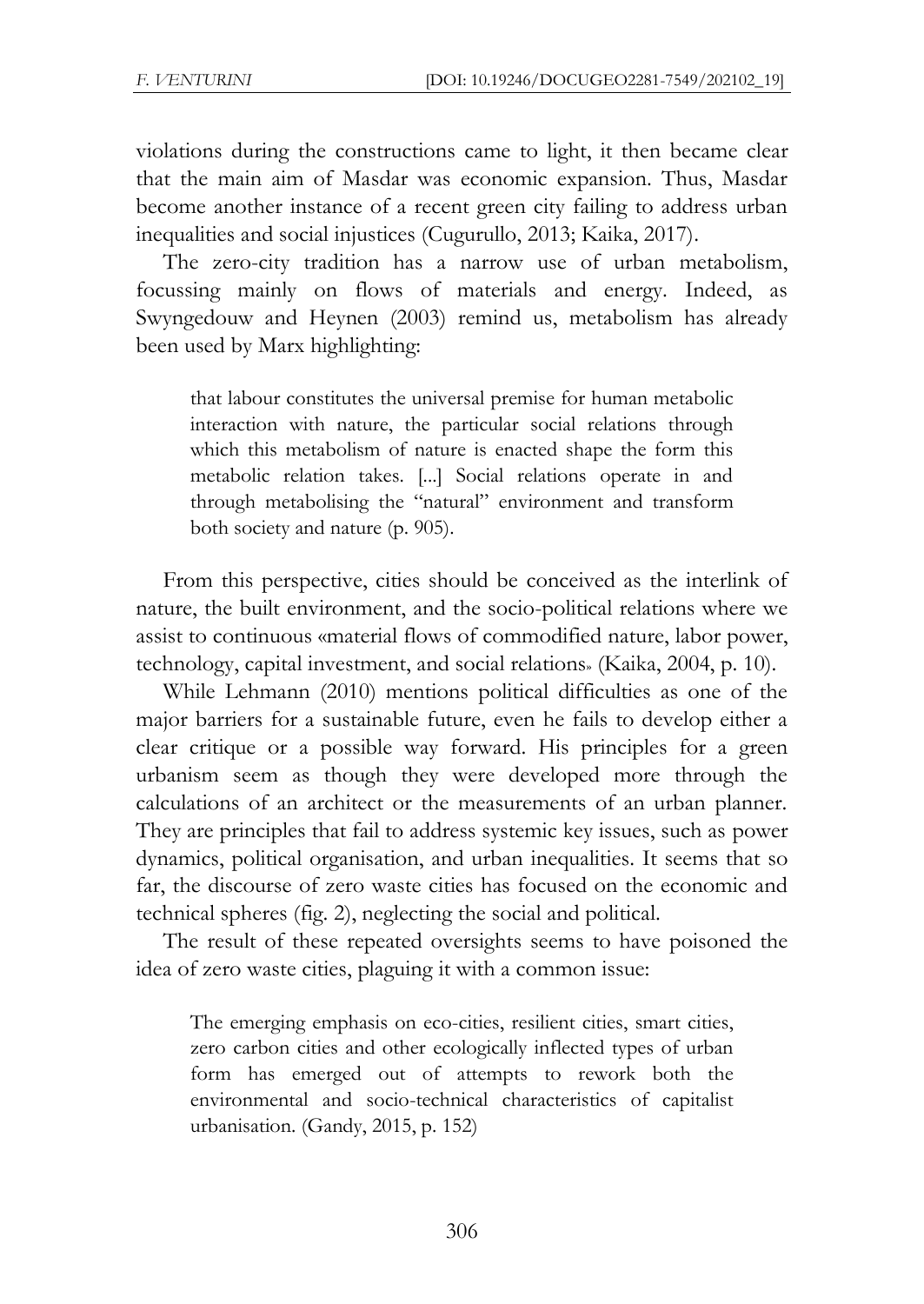To paraphrase a famous quote from Albert Einstein, it would be quite bizarre to solve our socio-ecological problems within the same framework that created them.

What is crucial is that we rethink and remember cities as something more than geographical expressions or societal containers (contra Khan, Zaman, 2018). Indeed, cities are built by a complex relation of cultural/social the political/economic (Bridge, Watson, 2011). Indeed, urbanisation is a distinctive trait of human society (Soja, 200) where cities have become privileged sites of capital accumulation (Harvey, 1985, 2012). In this process of world urbanisation (Merrifield, 2013), waste is a distinctive aspect of capitalist urbanisation (Kaika, 2004). Social and ecological issues are strictly interconnected, as well as the solutions of the current crisis (Swyngedouw, Heynen, 2003; Bookchin, 1995, 2005). There is a direct link between social inequality and municipal waste production: with the increase of inequalities, waste production per capita soars (Islam, Winkel, 2017).

To put the development of zero waste cities on our agenda means to discuss our current political and social system: capitalism. Looking at the current social-ecological crisis means to forge a new relation between nature and the urban (that should be read, with humans) that should be a political quest (Swyngedouw, Kaika, 2000; Kaika, Swyngedouw, 2011). Kaika (2017) effectively argues that solutions should not be searched for with «old methodological tools (e.g., indicators), techno-managerial solutions (e.g., smart cities), and institutional frameworks of an ecological modernization paradigm that did not work» (89). Instead, we should look to the roles of dissent practices and grassroots initiatives. Unfortunately, the situation is complicated given that «the polis as a 'political' space is retreating while social space is increasingly colonised or sutured by consensual techno-managerial policies» (Swyngedouw, 2011, p. 11). It follows, necessarily, that reopening spaces for political and social interventions is crucial.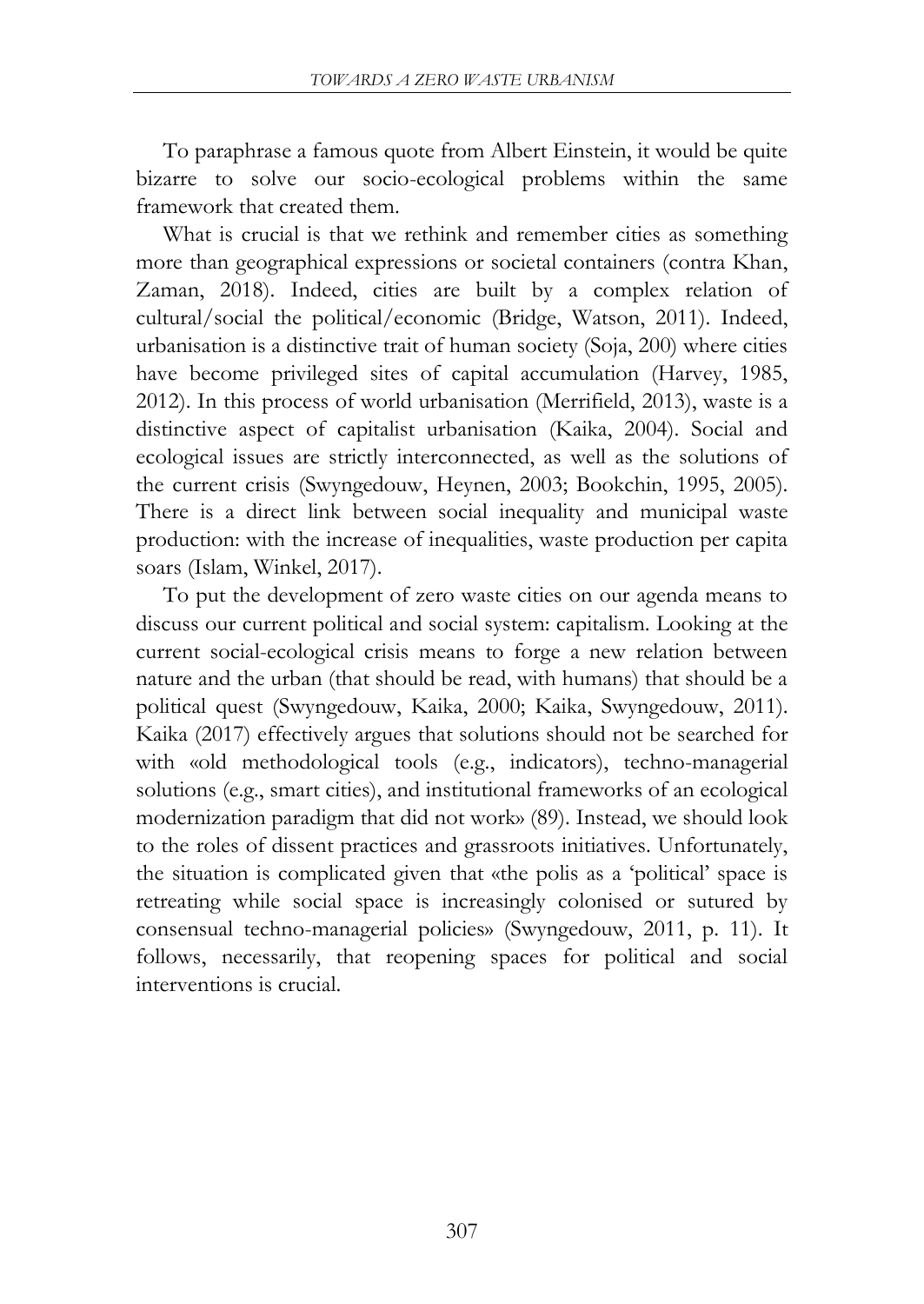

Fig. 3 *– The production of socio-nature*

Source: Swyngedouw (2004, p. 22)

*Towards a zero waste urbanism*. – The Zero Waste city project, while excellently focussing on the new design of the city and partially proposing new ways of life, seems to neglect the socio-political dimension of the urban question. In order to succeed, it cannot. For zero waste urbanism to solve anything, the zero waste city must fully address the political questions behind waste production and management in tandem with the realities of urban inequalities. Only then can a zero waste urbanism solve the challenges of waste and beyond. Only then can a zero waste urbanism bring forth a sustainable and just city.

An original sin lays at the prevailing definition of zero waste. Even The Zero Waste International Alliance, one of the worldwide leading bodies on zero waste, characterises zero waste as «[t]he conservation of all resources by means of responsible production, consumption, reuse, and recovery of products, packaging, and materials without burning and with no discharges to land, water, or air that threaten the environment or human health» (2018).

This definition focuses on the different life phases of a product and all the diverse ways of discharge, highlighting the importance of the environment and human life. Unfortunately, it says nothing about key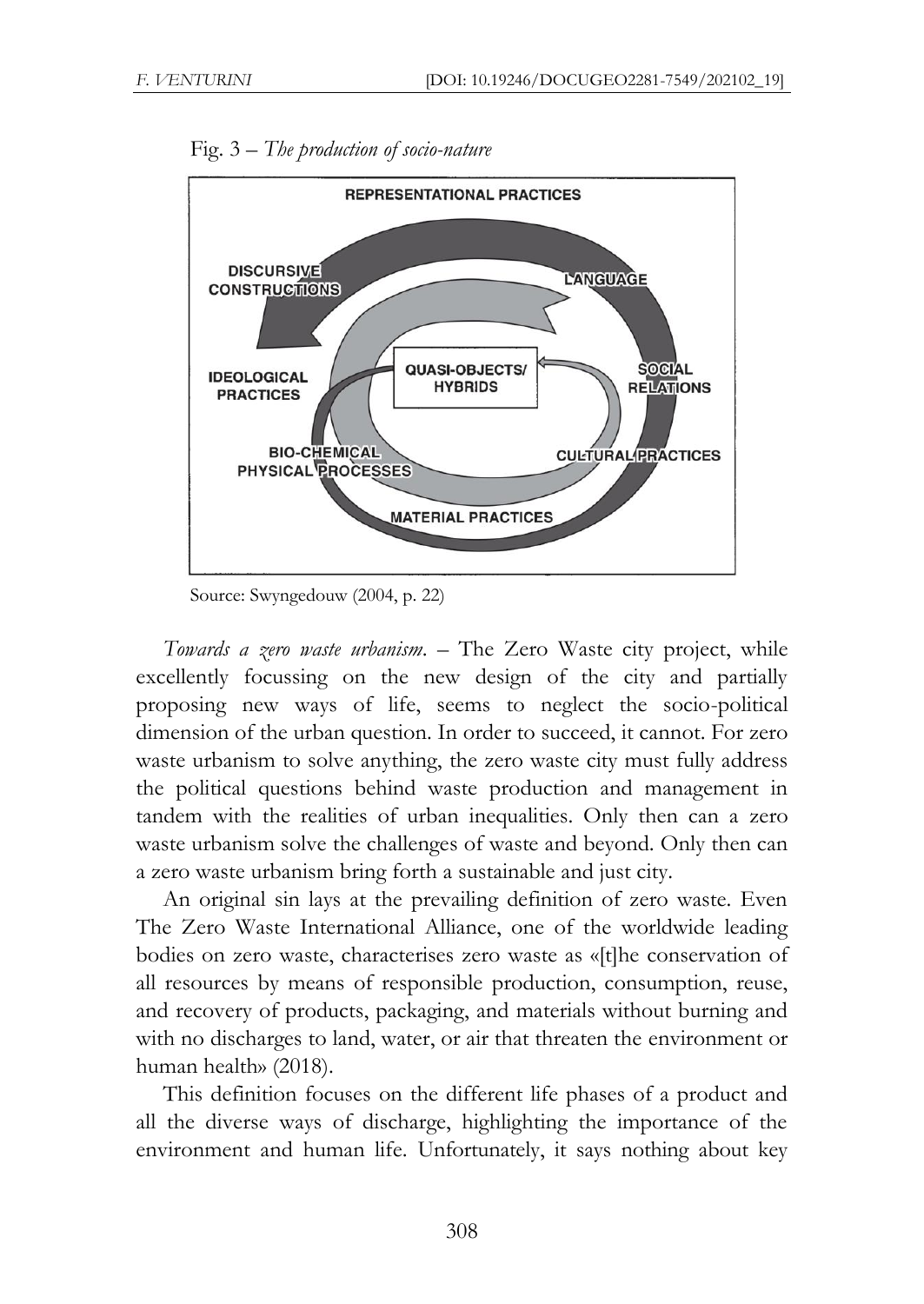questions linked to production such as who produces and who consumes and why. It fails to interrogate the socio-political questions behind production, or the socio-political effects of production. Furthermore, it does not propose any ancillary concepts related to social and political dimensions.

Zero Waste Europe, more recently, defines zero waste as «a holistic, community-led approach that focuses on the creation of systems which do not generate waste in the first place and largely contribute to job creation and increased social integration» (2020, p. 6). While this is less precise regarding the production of waste, it does focus on social aspects, as the centrality of the community and the positive aspects towards society. The concepts of equity and justice are also, albeit briefly, mentioned. This change is mirrored in Hannon *et al*. (2018). It is a move in the right direction but given the interdependence of the current socioecological crisis, it is hardly enough.

*Conclusion*. – Building from the valuable experiences of zero waste cities, zero waste urbanism is an attempt to politicise the zero waste approach to cities by making its key questions those that interrogate power. Questions like, *Who produces waste and why? Whose values inform current modes of production? Who do the current modes of production benefit? Who do they harm?*

Answering these questions is crucial for contributing to developing sustainable and socially just solutions to the challenges ahead of us.

Our aim is to deal with problems in the urban environment by addressing the deep roots of them. Zero waste urbanism seeks to position the city as a process of collective co-design and co-production, where discourses of autonomy and self-determination, mutualism, feminism, decolonization, and community empowerment transform into practices.

While being a fresh and much needed approach, zero waste has much to learn from critical theory of many kinds (among them green materialism, postcolonial theory, political ecology, feminism, social ecology, and degrowth). To do so, zero waste urbanism must learn from the rich histories of critical traditions.

As we learn, we seek to find points of contact and strength so that we may develop better understandings, better practices as we tackle our current socio-ecological crisis.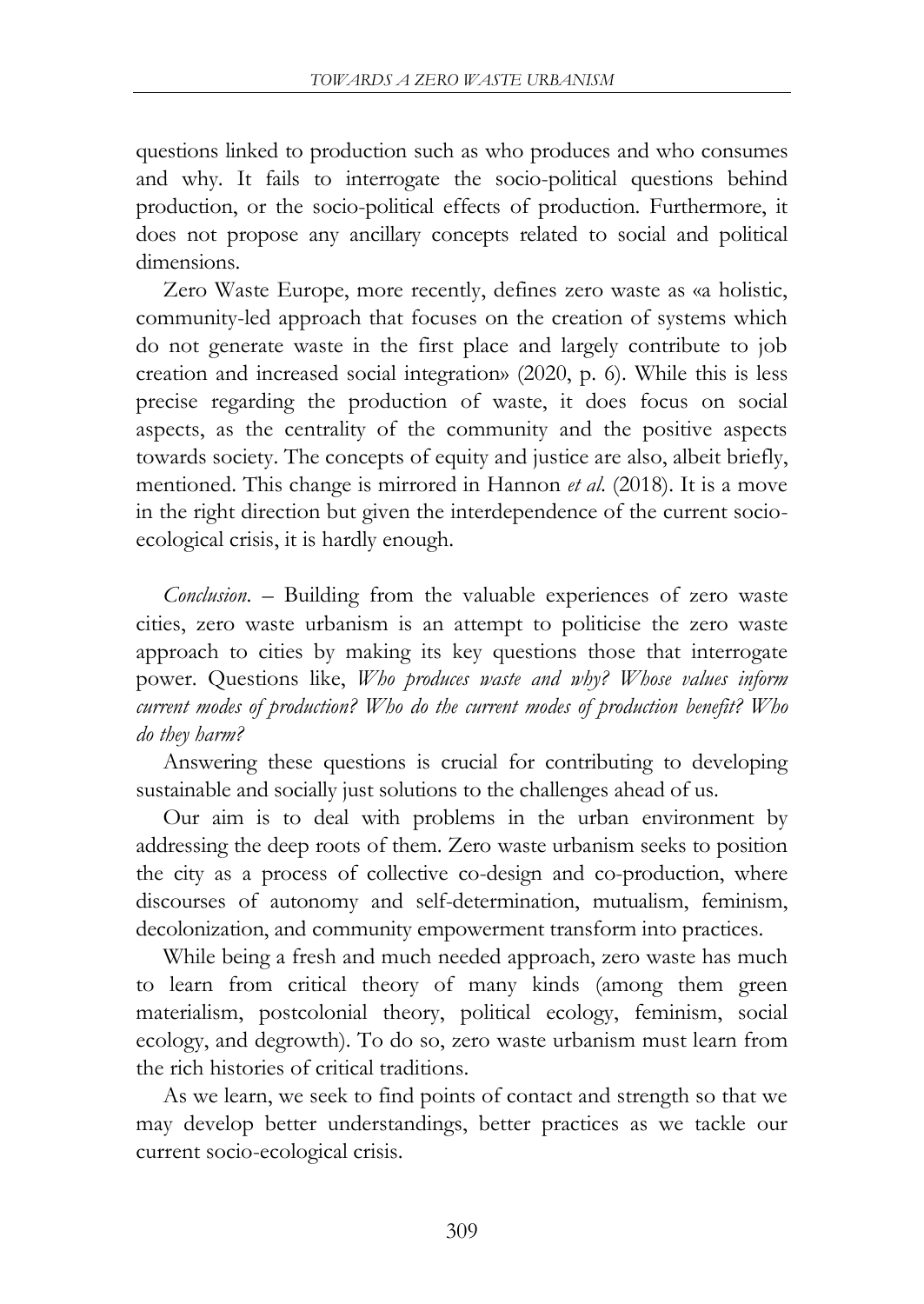## BIBLIOGRAPHY

- BARNETT J., "A Short Guide to 60 of the Newest Urbanisms", *Planning*, 2011, 77, 4, pp. 19-21.
- BARTL A., "Barriers towards achieving a zero waste society", *Waste Management*, 2011, 311, 2, pp. 2369-2370.
- BARTL A., "Moving from recycling to waste prevention: A review of barriers and enables", *Waste Management & Research*, 2014, 32, 9, pp. 3-18.
- BOOKCHIN M., *From Urbanization to Cities: Toward a New Politics of Citizenship,* New York, Cassell, 1995.
- BOOKCHIN M., *The Ecology of Freedom: The Emergence and Dissolution of Hierarchy,* Oakland, AK Press, 2005.
- BRIDGE G., WATSON S. (eds.), *The new Blackwell companion to the city, Oxford*, Wiley-Blackwell, 2011.
- BUCK H.J., "Should carbon removal be treated as waste management? Lessons from the cultural history of waste", *Interface Focus*, 2020, 10, 5, p. 20200010.
- CAPROTTI F., *Eco-cities and the transition to low carbon economies*, Cham, Springer, 2014.
- COCHRANE A. "The social construction of urban policy", in BRIDGE G., WATSON S. (eds.), *A companion to the city*, Oxford, Blackwell, 2000, pp. 531-42.
- CUGURULLO F., "Urban eco-modernisation and the policy context of new eco-city projects: Where Masdar City fails and why", *Urban Studies*, 2016, 53, 11, pp. 2417-2433.
- CURRAN T., WILLIAMS I.D., "A zero waste vision for industrial networks in Europe", *Journal of hazardous materials*, 2012, 207, pp. 3-7.
- DEMARIA F., SCHINDLER S., "Contesting urban metabolism: struggles over waste‐to‐energy in Delhi, India", *Antipode*, 2016, 48, 2, pp. 293-313.
- ELGIZAWY S.M., EL-HAGGAR S.M., NASSAR K., "Approaching sustainability of construction and demolition waste using zero waste concept", *Low carbon economy*, 2016, 7, 1, pp. 1-11.
- ERNSTSON H. *ET AL.*, "Turning Livelihood to Rubbish? The Politics of Value and Valuation in South Africa's Urban Waste Sector", in KEITH M., DE SOUZA SANTOS A.A. (eds.), *African Cities and Collaborative Futures: Urban Platforms and Metropolitan Logistics*,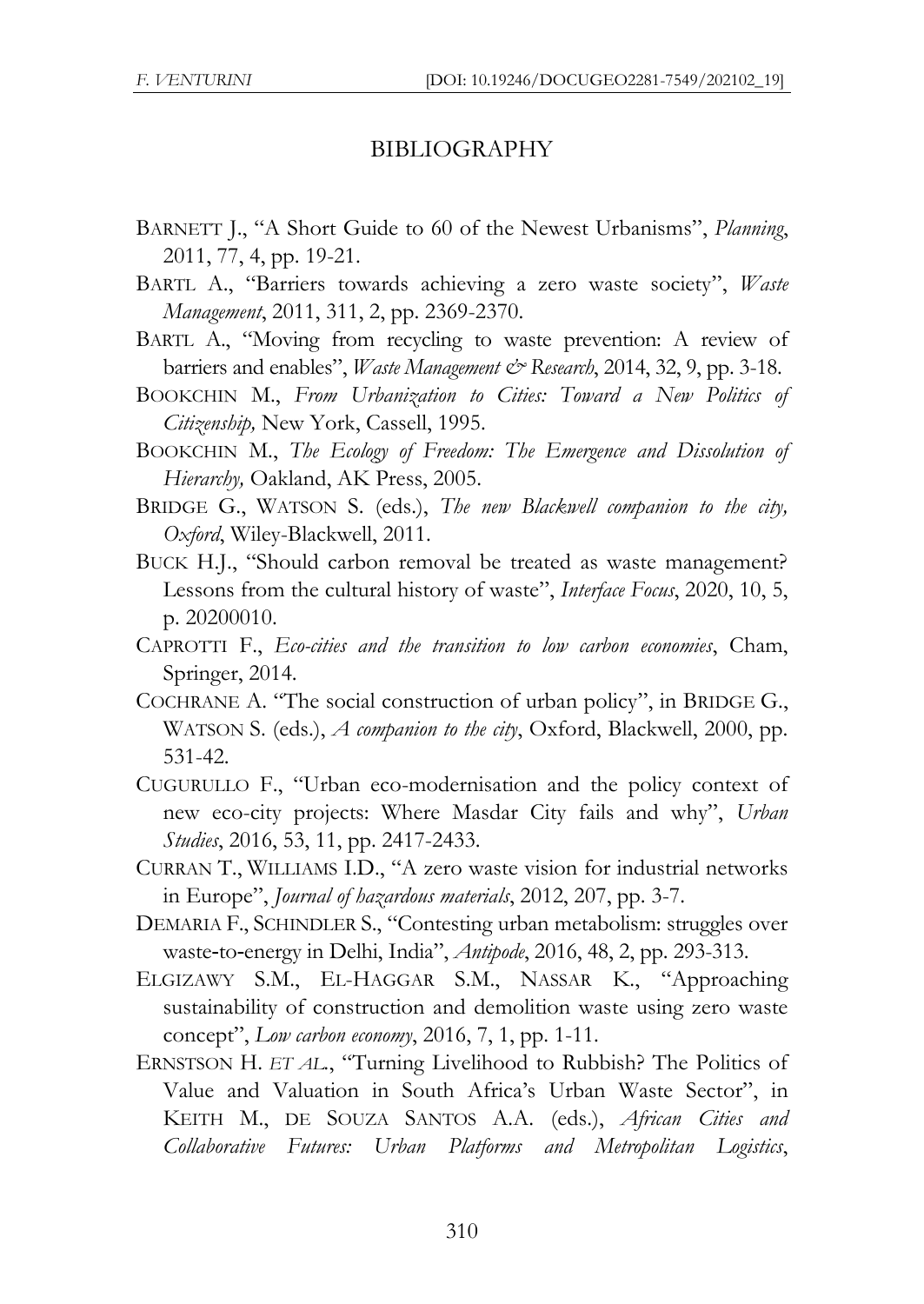Manchester, Manchester University Press, 2021, pp. 97-120.

- FERTNER C., GROßE J., "Compact and resource efficient cities? Synergies and trade-offs in European cities", *European Spatial Research and Policy*, 2016, 23, 1, pp. 65-79.
- GANDY M., "From urban ecology to ecological urbanism: an ambiguous trajectory", *Area*, 2015, 47, 2, pp. 150-154.
- GIRARDET H., *Regenerative Cities, World Future Council*, Hamburg, World Future Council and HafenCity University Hamburg, 2010.
- GRIFFITHS S., SOVACOOL B.K., "Rethinking the future low-carbon city: Carbon neutrality, green design, and sustainability tensions in the making of Masdar City", *Energy Research & Social Science*, 2020, 62, p. 101368.
- HANNON J. *ET AL.*, "Moving Toward Zero Waste Cities: A Nexus for International Zero Waste Academic Collaboration (NIZAC)", in LEAL FILHO W., BARDI U. (eds.), *Sustainability on University Campuses: Learning, Skills Building and Best Practices,* Springer Nature: Cham, Switzerland, 2018.
- HARVEY D., *The Urbanization of Capital: Studies in the History and Theory of Capitalist Urbanization*, Baltimore, John Hopkins University Press, 1985.
- HARVEY D., "The Right to the City", *New Left Review*, 2008, 53, 23-40.
- HARVEY, D. *Rebel Cities: From the Right to the City to the Urban Revolution,* London, Verso Books, 2012.
- INTERNATIONAL ENERGY AGENCY, *Empowering Cities for a Net Zero Future: Unlocking resilient, smart, sustainable urban energy systems*, 2021, ea.blob.core.windows.net/assets/4d5c939d-9c37-490b-bb53- 2c0d23f2cf3d/G20EmpoweringCitiesforaNetZeroFuture.pdf.
- IPCC, *Climate Change 2021: The Physical Science Basis*, 2021.
- ISLAM N., WINKEL J., *Climate Change and Social Inequality*, New York, UN Department of Economic and Social Affairs Working Papers, 2017.
- JIMÉNEZ-MARTÍNEZ N.M., GARCÍA-BARRIOS R., "The Zero Waste University Program in Mexico: A Model for Grassroots Innovations in Sustainability", *Sustainability*, 2020, 12, 22, p. 9444.
- KAIKA M., SWYNGEDOUW E., "The urbanization of nature: Great promises, impasse, and new beginning", in BRIDGE G., WATSON S. (eds.), *The new Blackwell companion to the city*, Oxford, Blackwell, 2011, pp. 96-107.
- KAIKA M., *City of flows: Modernity, nature, and the city*, New York, Routledge, 2004.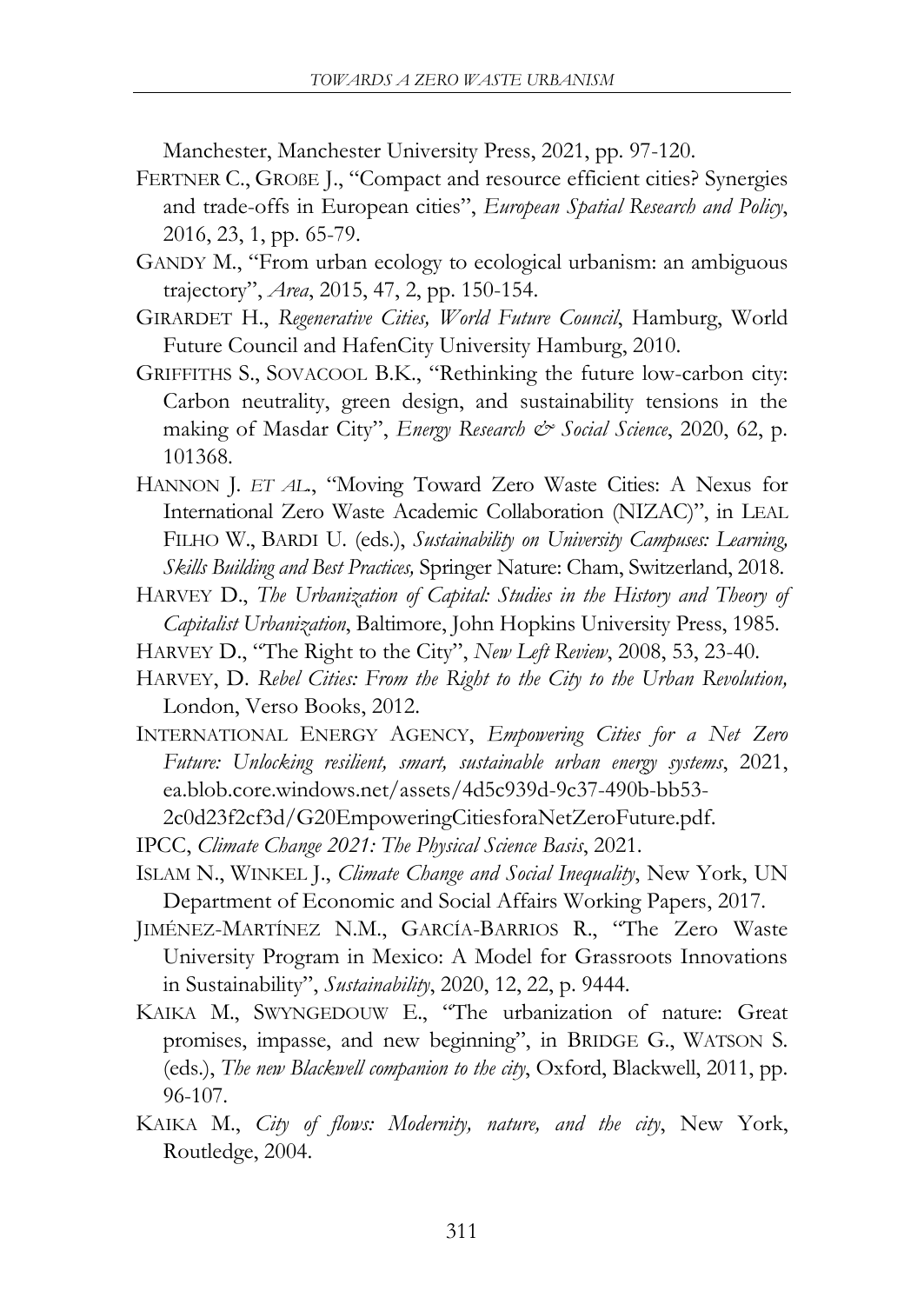- KAIKA M., "'Don't call me resilient again!': the New Urban Agenda as immunology… or… what happens when communities refuse to be vaccinated with 'smart cities' and indicators", *Environment and Urbanization*, 2017, 29, 1, pp. 89-102.
- KAZA S. *ET AL.*, *What a Waste 2.0: A Global Snapshot of Solid Waste Management to 2050*, Washington, World Bank, 2018.
- KENNEDY C., PINCETL S., BUNJE P., "The study of urban metabolism and its applications to urban planning and design", *Environmental pollution*, 2011, 159, 8-9, pp. 1965-1973.
- KENNEDY C.A., CUDDIHY J., ENGEL YAN J., "The changing metabolism of cities", *Journal of Industrial Ecology*, 2007, 11, pp. 43-59.
- KHAN M.M., ISLAM M.R., *Zero Waste Engineering,* Salem, Scrivener Publishing, 2012.
- KOOLHAAS R., "Whatever happened to urbanism?", *Design Quarterly*, 1995, 164, pp. 28-31.
- KRAUSZ R., HIGHEY K.F.D., MONTGOMERY R., "Zero Waste to Landfill: An Unacknowledged Supermegaproject", *Lincoln Planning Review*, 2013, 5, pp. 10-26.
- LATOUCHE S., *Farewell to growth*, Cambridge, Polity, 2009.
- LACKNER K. S., JOSPE C., "Climate change is a waste management problem", *Issues in Science and Technology*, 2017, 33, 3, pp. 83-88.
- LEHMANN S., *The Principles of Green Urbanism: Transforming the City for Sustainability,* London, Earthscan, 2010.
- LEHMANN S., "The metabolism of the city: optimizing urban material flow through principles of zero waste and sustainable consumption", in LEHMANN S., CROCKER, R. (eds.), *Designing for Zero Waste: Consumption, Technologies and the Built Environment*, London and New York, Earthscan, 2012, pp. 309-342.
- LENTON T.M. *ET AL.*, "Climate tipping points-too risky to bet against", *Nature*, 2019, 575, 592-595.
- LEVY B.S., PATZ J.A., "Climate change, human rights, and social justice", *Annals of global health*, 2015, 81, 3, pp. 310-322.
- LIN G.C., KAO S.Y., "Contesting Eco‐Urbanism from Below: The Construction of 'Zero‐Waste Neighborhoods' in Chinese Cities", *International Journal of Urban and Regional Research*, 2020, 44, 1, pp. 72-89. LISS G., *What is Zero Waste?*, 1997,
- www.village.fruitvale.bc.ca/sites/fruitvale.civicwebcms.com/files/me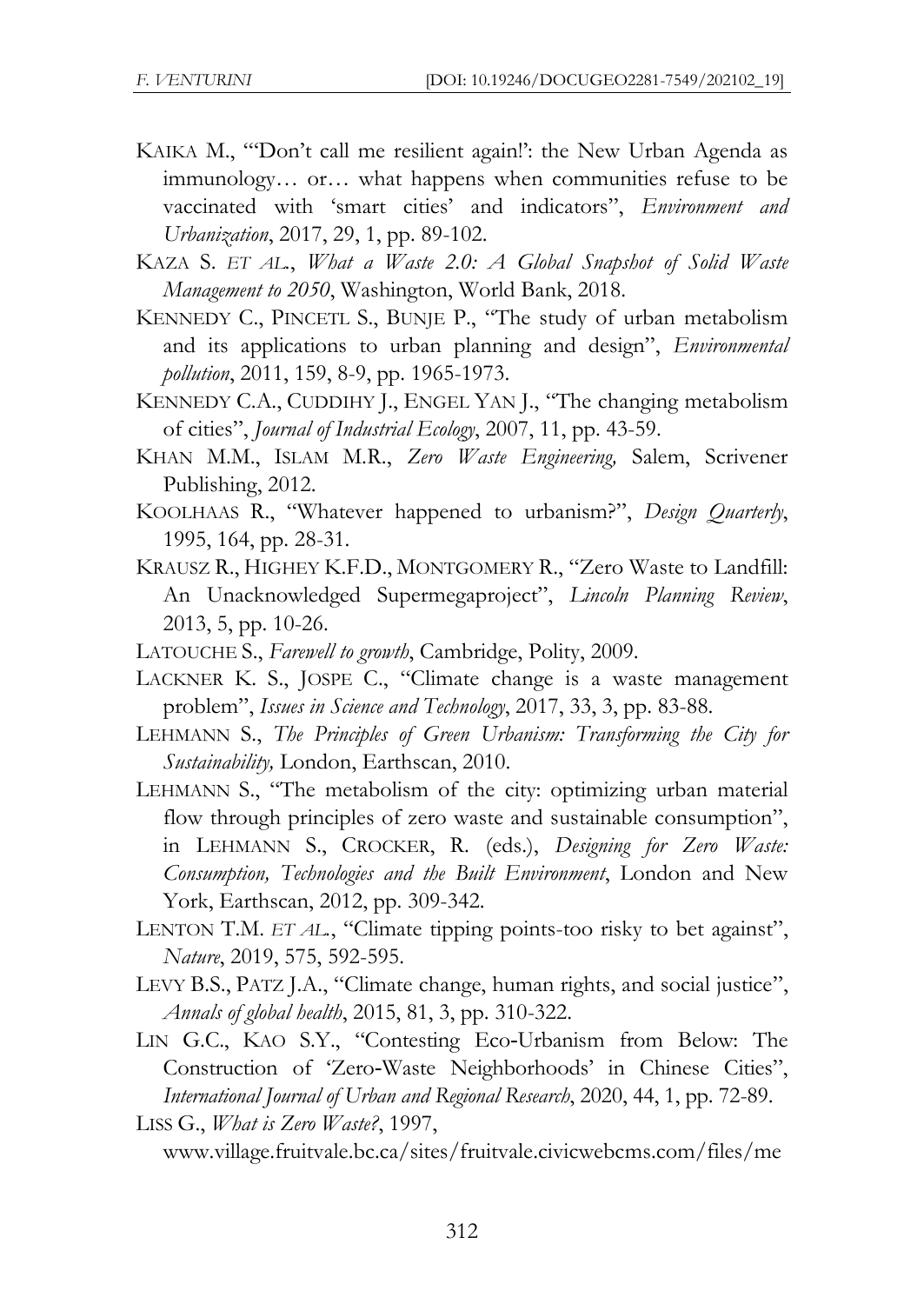dia/What%20is%20Zero%20Waste.pdf.

- MERRIFIELD A., "The urban question under planetary urbanization", *International Journal of Urban and Regional Research*, 2013, 37, 3, pp. 909-922.
- MONGKOLNCHAIARUNYA J., "Promoting a community-based solid-waste management initiative in local government: Yala municipality, Thailand", *Habitat International*, 2005, 29, 1, pp. 27-40.
- MOORE S.A., "Garbage matters. Concepts in new geographies of waste", *Progress in Human Geography*, 2012, 36, 6, pp. 780-799.
- NADER S., "Paths to a low carbon economy The Masdar example", *Energy Procedia*, 2009, 1, pp. 3951-3958.
- NEWCLIMATE INSTITUTE & DATA DRIVEN ENVIROLAB, *Navigating the nuances of net-zero targets*, 2020, https://newclimate.org/wpcontent/uploads/2020/10/NewClimate\_NetZeroReport\_October20 20.pdf.
- PALMER P., "History", *Zero Waste Institute*, 2009, http://zerowasteinstitute.org/?page\_id=202/.
- PETTS J., "Waste management strategy development: a case study of community involvement and consensus-building in Hampshire", *Journal of environmental planning and management*, 1995, 38, 4, pp. 519-536.
- PIETZSCH N., RIBEIRO J. L. D., DE MEDEIROS J. F., "Benefits, challenges and critical factors of success for Zero Waste: A systematic literature review", *Waste Management*, 2017, 67, pp. 324-353.
- PREMALATHA M. *ET AL.*, "The promise and the performance of the world's first two zero carbon eco-cities", *Renewable and Sustainable Energy Reviews*, 2015, 25, pp. 660-669.
- RENO J., "What is Waste?", *Worldwide Waste: Journal of Interdisciplinary Studies*, 2018, 1, 1, pp. 1-10.
- RESTREPO J. D. C., MORALES-PINZÓN T., "Urban metabolism and sustainability: Precedents, genesis and research perspectives", *Resources, Conservation and Recycling*, 2018, 131, pp. 216-224.
- RISSANEN T., MCQUILLAN H., *Zero waste fashion design,* London, New York, Bloomsbury Publishing, 2016.
- SIMON J.M., *A Zero Waste hierarchy for Europe New tools for new times: From waste management to resource management,* 2019, zerowasteeurope.eu/2019/05/a-zero waste-hierarchy-for-europe.
- SINGH S., RAMAKRISHNA S., GUPTA M. K., "Towards zero waste manufacturing: A multidisciplinary review", *Journal of cleaner production*,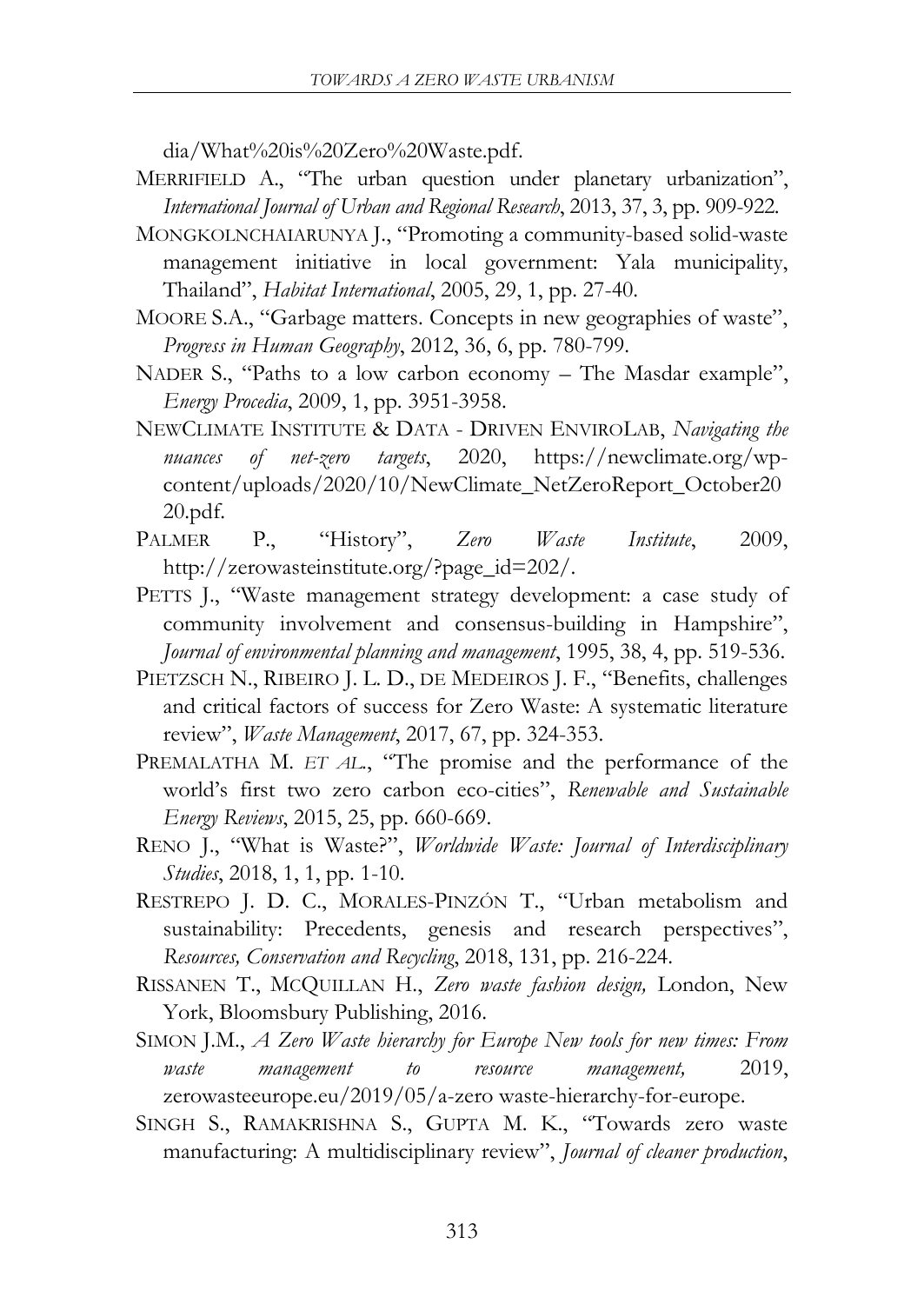2017, 168, pp. 1230-1243.

- SOJA E., "Putting cities first: Remapping the origins of urbanism", in BRIDGE G., WATSON S. (eds.), *A Companion to the City*, Oxford, Malden, Blackwell, 2000, pp. 26-34.
- STEFFEN W. *ET AL.*, "Planetary boundaries: Guiding human development on a changing planet"*, Science*, 2015, 347, 6223, p. 1259855.
- SWYNGEDOUW E., *Social power and the urbanization of water: flows of power*, Oxford: Oxford University Press, 2004.
- SWYNGEDOUW E., *Designing the post-political city and the insurgent polis*, London, Bedford, 2011.
- SWYNGEDOUW E., KAÏKA M., "The environment of the city or ... the urbanization of nature", in BRIDGE G., WATSON S. (eds.), *Companion to urban studies*, Oxford: Blackwell, 2000, pp. 567-580.
- SWYNGEDOUW E., "Insurgent architects, radical cities and the promise of the political", in SWYNGEDOUW E., JAPHY WILSON J. (eds.), *The Post-Political and Its Discontents: Spaces of Depoliticization, Spectres of Radical Politics*, Edinburgh, Edinburgh University Press, 2014, pp. 169-87.
- SWYNGEDOUW E., HEYNEN N. "Urban Political Ecology, Justice and the Politics of Scale", *Antipode,* 2003, 35, 5, pp. 898-918.
- UN-HABITAT, *World Cities Report 2020: The value of sustainable urbanization*, Nairobi, UN-Habitat, 2020.
- VALENZUELA F., BÖHM S., "Against wasted politics: A critique of the circular economy", *Ephemera: theory & politics in organization*, 2017, 17, 1, pp. 23-60.
- VAN EWIJK S., STEGEMANN J.A., "Limitations of the waste hierarchy for achieving absolute reductions in material throughput", *Journal of Cleaner Production*, 2016, 132, pp. 122-128.
- VELENTURF A.P., PURNELL P., "Resource recovery from waste: Restoring the balance between resource scarcity and waste overload", *Sustainability*, 2017, 9, 9, p. 1603.
- VENTURINI F., DEGIRMENCI E., MORALES-BERNARDOS I. (eds.), *Social Ecology and the Right to the City: Towards Ecological and Democratic Cities*, Montreal, Black Rose books, 2019.
- VENTURINI F., "Circular Economy and Zero Waste for Environmental Education", *Semestrale di studi e ricerche di geografia*, 2021, 33, 1, pp. 143-161.
- WIRTH L., "Urbanism as a Way of Life", *American journal of sociology*, 1938,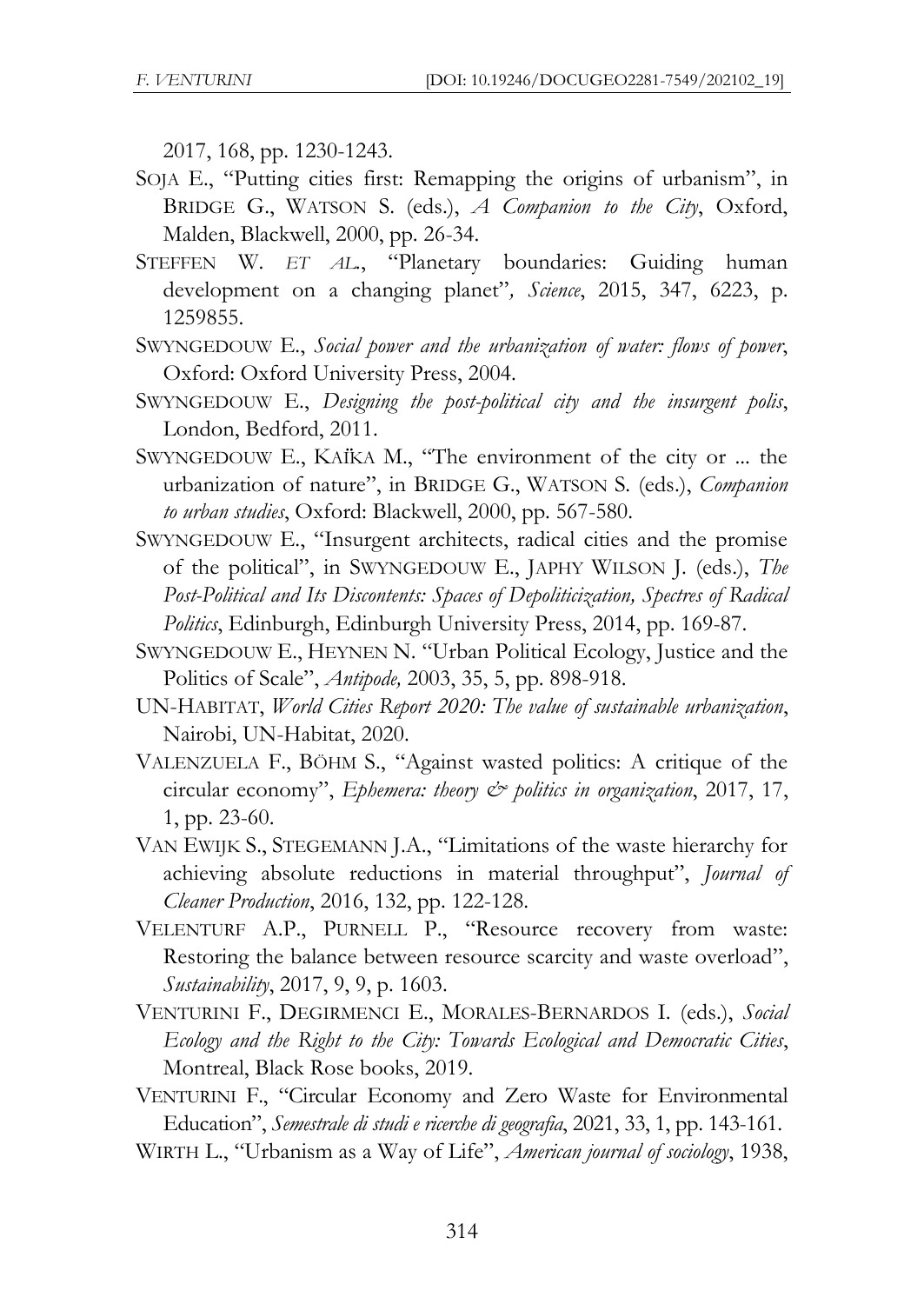44, 1, pp. 1-24.

- WORLD URBAN CAMPAIGN, *Manifesto for Cities: The Urban Future We Want*, 2012, mirror.unhabitat.org/images/WUC\_Manifestos/Manifesto%20For% 20Cities\_English.pdf.
- ZAMAN A., LEHMANN S., "Challenges and opportunities in transforming a city into a 'zero waste city'", *Challenges,* 2011, 2, 4, pp. 73-93.
- ZAMAN A.U., LEHMANN S., "The zero waste index: a performance measurement tool for waste management systems in a 'zero waste city'", *Journal of cleaner production*, 2013, 50, pp. 123-132.
- ZAMAN A.U., "A comprehensive review of the development of zero waste management: lessons learned and guidelines", *Journal of Cleaner Production*, 2015, 91, pp. 12-25.
- ZAMAN A.U., "A strategic framework for working toward zero waste societies based on perceptions surveys", *Recycling*, 2017, 2, 1, pp. 1-15.
- ZERO WASTE EUROPE, *The state of zero waste municipalities 2020*, 2020, zerowastecities.eu/wp-content/uploads/2020/12/zwe\_report\_stateof-zero waste-municipalities-2020\_en.pdf.
- ZERO WASTE INTERNATIONAL ALLIANCE, *Zero Waste Definition*, 2018, zwia.org/zero waste-definition.
- ZWIER J. *ET AL.*, "The ideal of a zero waste humanity: Philosophical reflections on the demand for a bio-based economy", *Journal of Agricultural and Environmental Ethics*, 2015, 28, 2, pp. 353-374.

*Verso un urbanismo a rifiuti zero: un manifesto per un futuro sostenibile*. – Le città sono il principale luogo di produzione e consumo di rifiuti, nonché di rapida urbanizzazione. Questo articolo prende in considerazione la tradizione rifiuti zero, guardando in particolare alle città rifiuti zero, e mettendola in dialogo con le tradizioni critiche, in particolare con l'ecologia politica urbana. L'urbanismo rifiuti zero viene presentato come una nuova prospettiva e un invito all'azione, non solo per progettare città migliori, ma anche per cambiare la società e rielaborare i sistemi politici. Ponendo le sue domande chiave quelle che interrogano il potere, l'urbanismo rifiuti zero radicalizza l'approccio rifiuti zero, sviluppando nuovi modi di esplorare la realtà proponendo una visione ricostruttiva per creare futuri urbani sostenibili. In tal modo, questo lavoro mira a raggiungere sia i professionisti di rifiuti zero, sia i ricercatori interdisciplinari che gli attivisti-ricercatori.